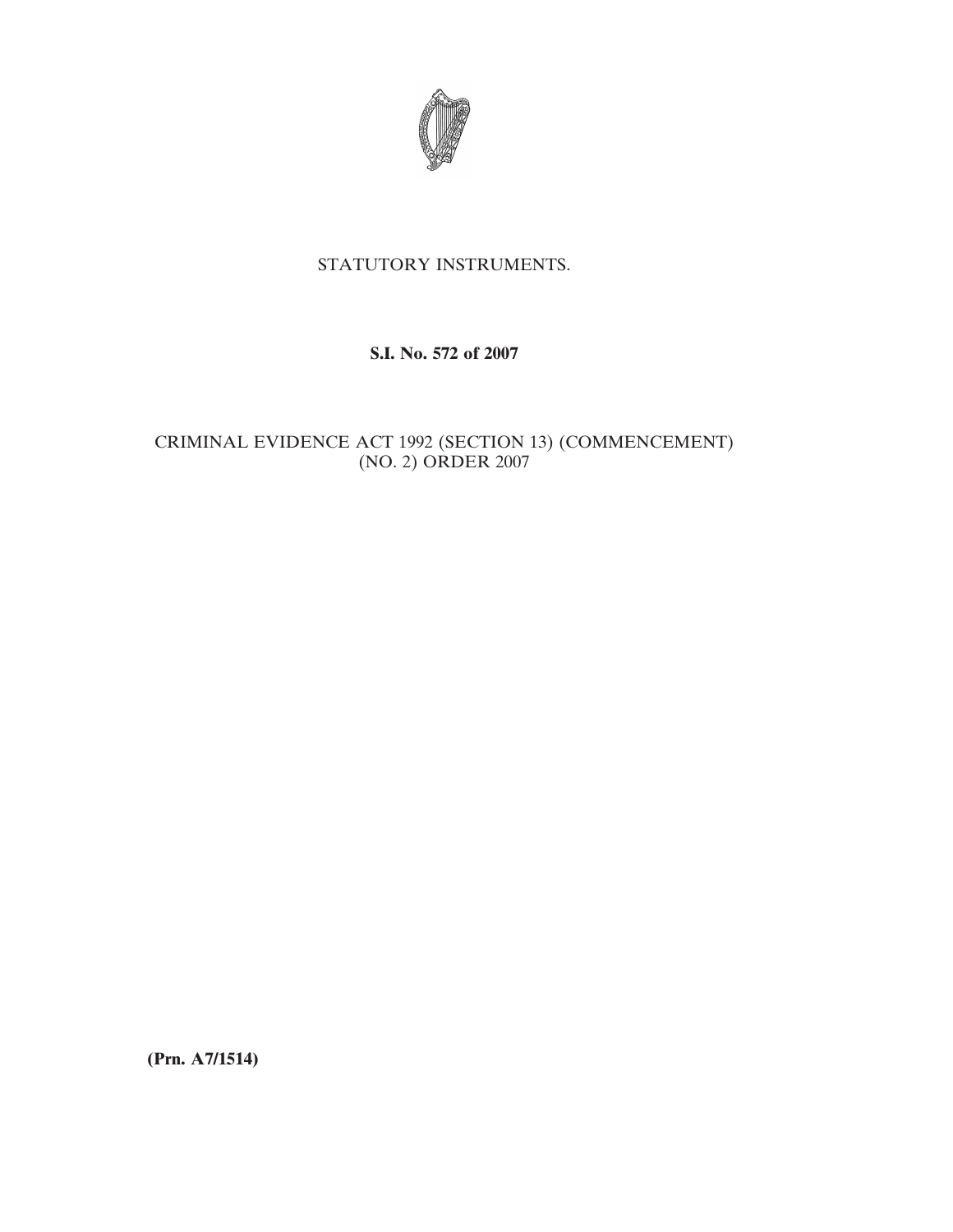### CRIMINAL EVIDENCE ACT 1992 (SECTION 13) (COMMENCEMENT) (NO. 2) ORDER 2007

I, BRIAN LENIHAN, Minister for Justice, Equality and Law Reform, in exercise of the powers conferred on me by section 1(3) of the Criminal Evidence Act 1992 (No. 12 of 1992) (as adapted by the Justice (Alteration of Name of Department and Title of Minister) Order 1997 (S.I. No. 298 of 1997)), hereby order as follows:

1. This Order may be cited as the Criminal Evidence Act 1992 (Section 13) (Commencement) (No. 2) Order 2007.

2. The 20th day of August 2007 is fixed as the day on which section 13 of the Criminal Evidence Act 1992 (No. 12 of 1992) shall come into operation for—

(*a*) the Circuit Court sitting in the Midland Circuit, and

(*b*) the District Court sitting in District No. 9.



GIVEN under my Official Seal, 1 August 2007

> BRIAN LENIHAN. Minister for Justice, Equality and Law Reform.

*Notice of the making of this Statutory Instrument was published in "Iris Oifigiu´il" of* 10*th August*, 2007.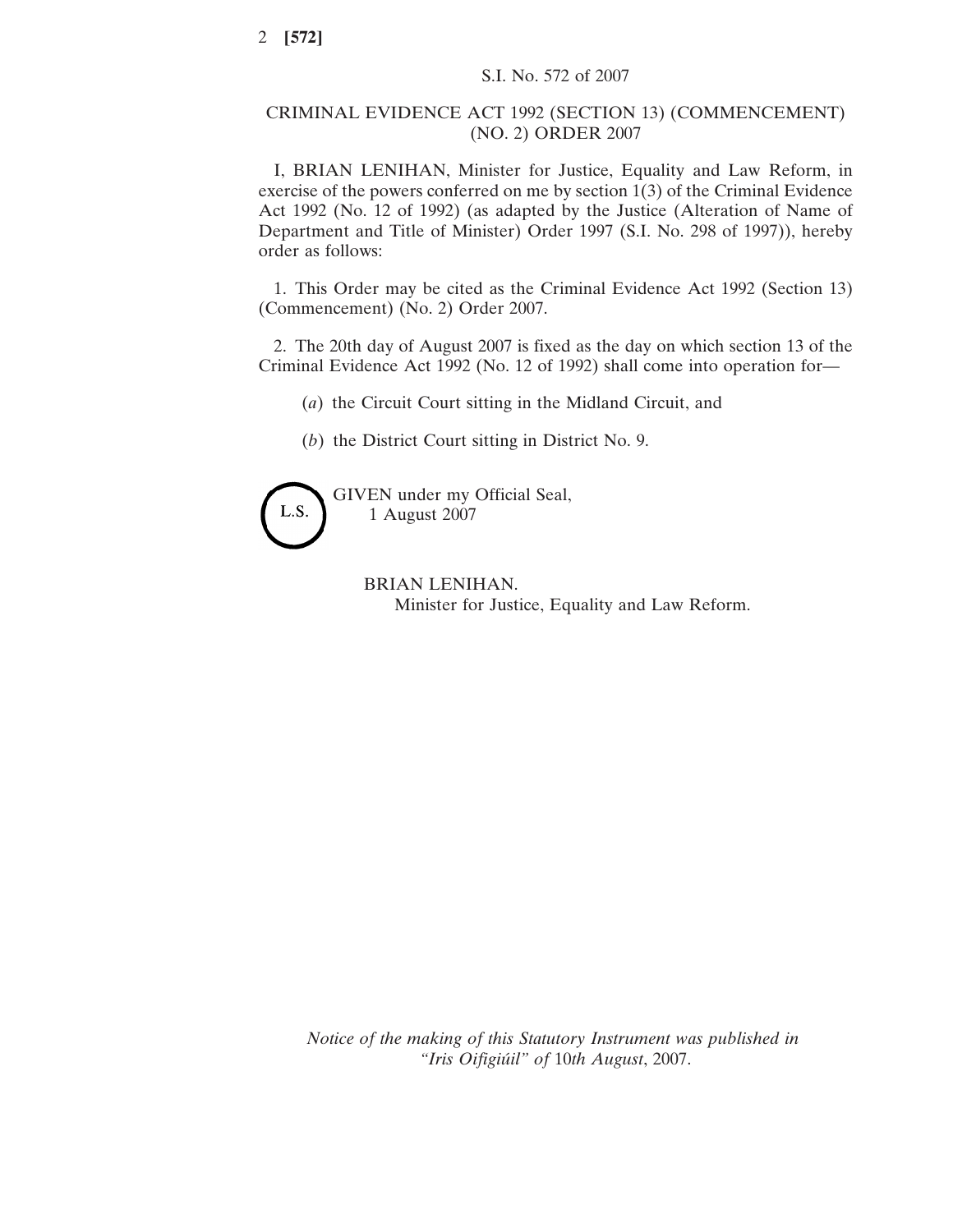**[572]** 3

#### EXPLANATORY NOTE

*(This note is not part of the Instrument and does not purport to be a legal interpretation.)*

This Regulation brings into operation a provision of the Criminal Evidence Act 1992 which allows a witness to give evidence through a live television link in cases involving physical or sexual abuse before the District Court sitting in District No. 9 and before the Circuit Court sitting in the Midland Circuit.